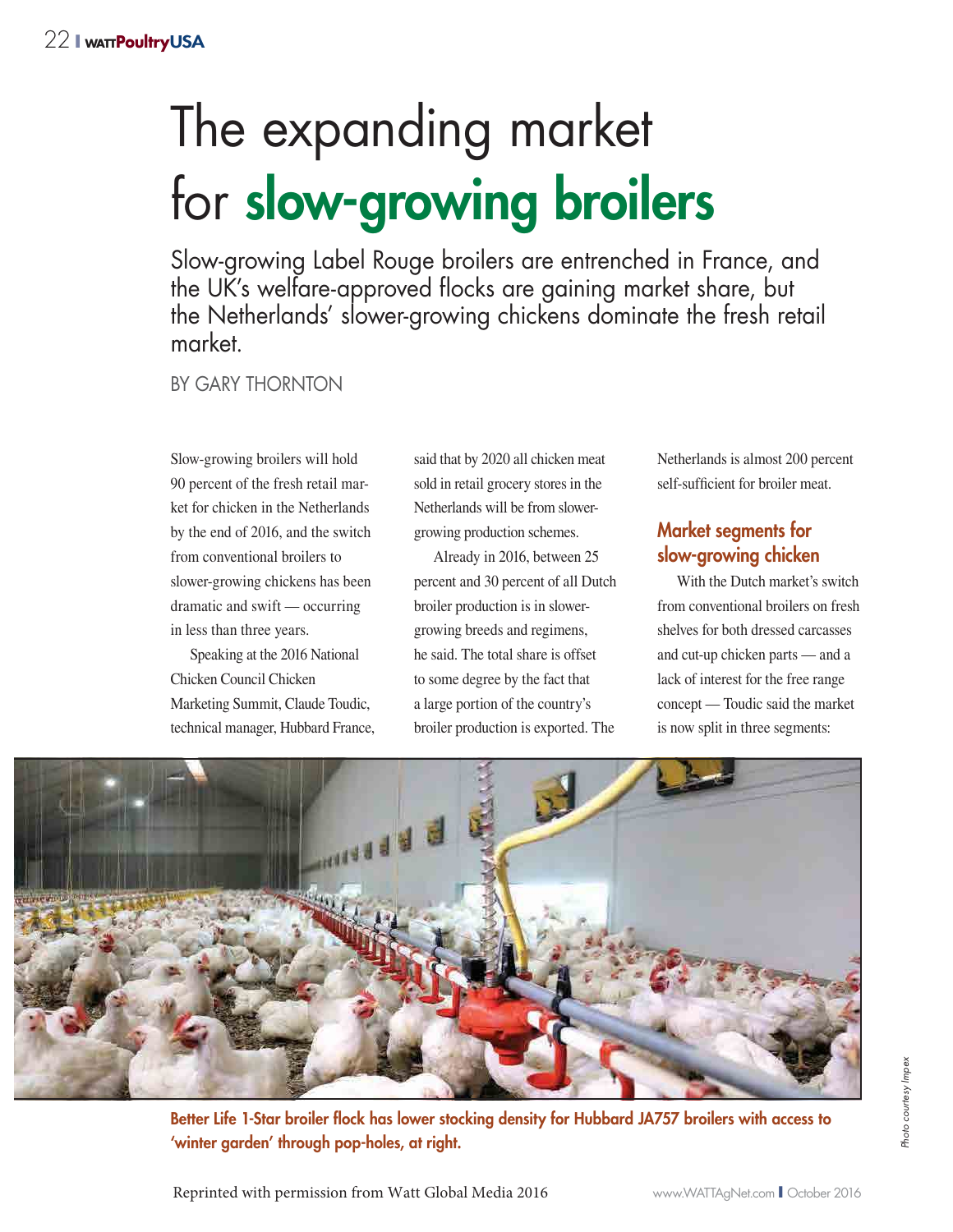# **Slow-growing broiler market share in France**



**About 15 percent of broilers slaughtered in France are slow-growing Label Rouge breeds. Growth in the sector has plateaued since 2000 as consumers demand more cutup chicken.**

■ Chicken of Tomorrow (COT) and New Standard Chicken (New STD) — 70 percent retail share — were introduced in 2013 and 2014 by retailers and the chicken industry in response to public pressure about fast-growing conventional broilers. Limits on average daily weight gains (ADG) are 50 grams for COT and 45 grams for New STD and other similarly less stringent standards than for alternative slowgrowing production programs (see table, "Conventional vs. slow-growing broiler production standards, Netherlands"). ■ Better Life 1-Star, introduced in 2007, has 20 percent retail

share. A 56-day indoor growing program with a maximum 42 gram per day ADG provides natural light for birds and "pop holes" for access to 20 percent to 25 percent additional floor space in "winter garden" or "porch."

■ Organic chicken meets EU and SKAL (organic control authority) requirements including access to fresh air and outdoor space (minimum 4 square meters run space) and organic feed (consisting of at least 20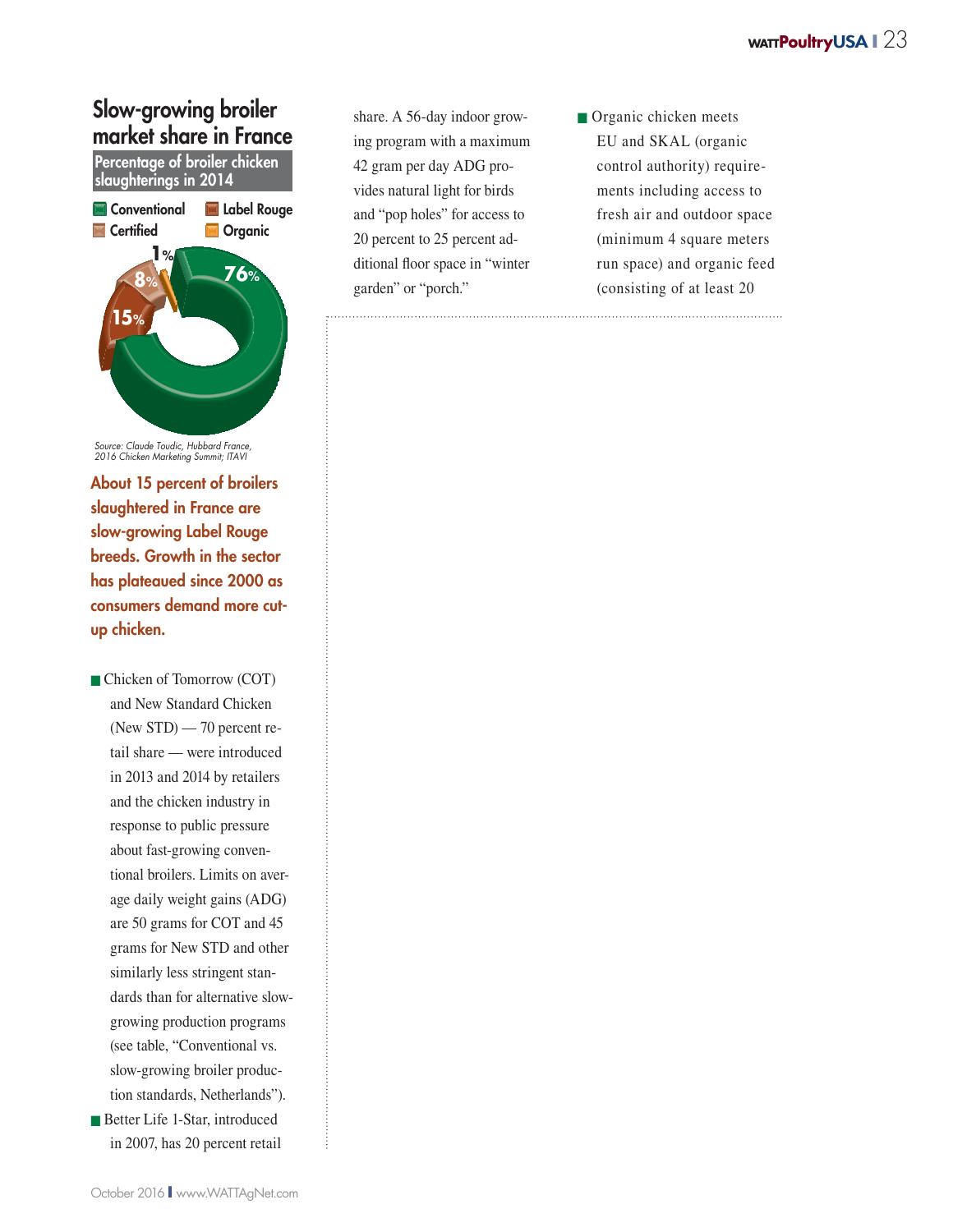## SLOW-GROWING BROILERS

| <b>Conventional vs. slow-growing</b><br>broiler production standards, Netherlands |                                             |                                                          |                                                                        |                                                      |  |  |  |
|-----------------------------------------------------------------------------------|---------------------------------------------|----------------------------------------------------------|------------------------------------------------------------------------|------------------------------------------------------|--|--|--|
| <b>Production system</b>                                                          | <b>Conventional</b><br>(average)            | <b>Chicken of Tomorrow -</b><br><b>New Ahold Chicken</b> | <b>Chicken of Tomorrow -</b><br><b>New Standard</b><br>Chicken (Jumbo) | 56-day + Winter<br>garden                            |  |  |  |
| <b>Breed</b>                                                                      | <b>Fast growing</b>                         | Slower growing                                           | Slower growing                                                         | Slow growing                                         |  |  |  |
| Average daily gain<br>g/day (lb/day)                                              | ±60-65 (0.13-0.14)                          | Max. 50 (0.110)                                          | ±45 (0.099)                                                            | ±42 (0.093)                                          |  |  |  |
| Killing age (days)                                                                | No limit                                    | No limit                                                 | $\geq$ 49 days                                                         | $\geq$ 56 days                                       |  |  |  |
| Density kg/m <sup>2</sup><br>(lbs/ft <sup>2</sup> )                               | 42 (8.60)                                   | 38 (7.78)                                                | 30(6.14)                                                               | 25(5.12)                                             |  |  |  |
| No. broilers/m <sup>2</sup><br>(ft <sup>2</sup> /bird)                            | 21 (0.512)                                  | 16 (0.672)                                               | 13.5 (0.797)                                                           | 12 (0.897)                                           |  |  |  |
| <b>Extra material</b>                                                             | <b>No</b>                                   | Bales of straw + grain                                   | Bales of straw $+$ grain                                               | Bales of straw + grain                               |  |  |  |
| <b>Access to range</b>                                                            | No                                          | No                                                       | No                                                                     | 20-25% Winter<br>garden                              |  |  |  |
| Use of windows                                                                    | <b>No</b>                                   | <b>No</b>                                                | 3% of floor surface                                                    | 3% of floor surface                                  |  |  |  |
| <b>Lighting program</b>                                                           | $\geq$ 6h dark (of which<br>4h in 1 period) | $\geq 6h$ dark                                           | Natural daylight<br>with $\geq 6h$ dark                                | Natural daylight with<br>$\geq 8$ h dark in 1 period |  |  |  |
| Use of antibiotics                                                                | Avg 17.6 day<br>doses/yr (2013)             | Max 17 doses<br>per year                                 | Max 17 doses per year                                                  | Avg 0.5% of flocks<br>treated (2015)                 |  |  |  |
| Stunning method                                                                   | Electrical + CO <sub>2</sub>                | Electrical + CO <sub>2</sub>                             | Electrical + CO <sub>2</sub>                                           | $2$ -phase $CO2$                                     |  |  |  |

**A range of production schemes are used for slow-growing broiler flocks in the Netherlands.**

percent grown at the farm or in the region from non-GMO grains).

## **Price ranges for chicken breast meat**

Compared to breast fillets from conventional chickens, COT fillets are about EUR2 (USD2.2) per kg more expensive and Better Life 1-Star fillets are EUR2 per kg more expensive than COT, said Toudic.

The Chicken of Tomorrow and Better Life 1-Star chicken, nonethe-

**The UK market is sensitive to both animal welfare and price concerns. The long-term trend is for increased shares for slower growing breeds.**

less, are competitive with pork meat, he said. Organic chicken, on the other hand, is more than three times more expensive than conventional chicken.

# **Plofkip chicken changed production**

What led the Dutch poultry industry to such dramatic, rapid adoption of slow-growing broil-

# **Slow-growing broiler market share, UK**

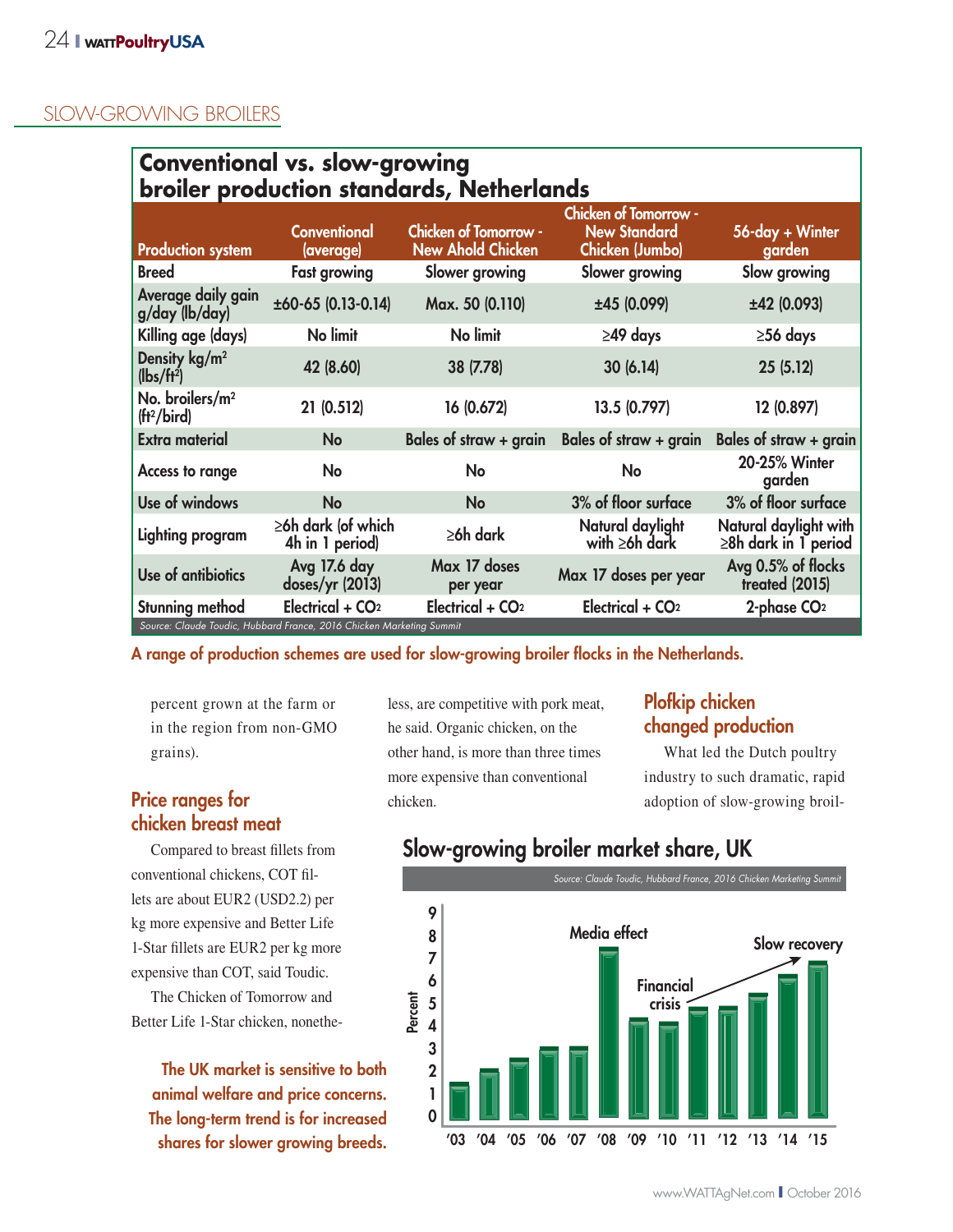

The 2017 Chicken Marketing Summit is scheduled for July 16-18 at the Omni Grove Park Inn, Asheville, North Carolina. To learn more, go to www. WATTGlobalMedia.com/ ChickenMarketingSummit

ers? While consumers and activists in the Netherlands have had a longstanding concern with animal welfare, it was the plofkip chicken that triggered the takeover by slowergrowing production schemes.

Plofkip in the Dutch language means exploding chicken. As Toudic explained, this was the central image of an advertising campaign conducted by the animal welfare activist group Wakker Dier (Awake Animal) in 2012.

The ad campaign played on consumer concerns about animal welfare with imagery of fast-growing (exploding) chickens. Comparing an organic chicken of 930 grams to a conventional broiler of 2,350 grams, the campaign portrayed the conventional broilers as barely able to walk and asked consumers to stop buying plofkip chickens and instead buy slower-growing broilers.

"The campaign has been extremely successful," Toudic said.

"The communication has been focusing on restoring the link between what people eat and how

chickens are living. The word Plofkip [exploding chicken] has nearly 100 percent name recognition in the Netherlands and was chosen the most famous new word in Dutch language in 2012," he said.

## **Attributes of slow-growing broilers**

Toudic presented data showing welfare and carcass quality advantages for slower-growing broilers. Pertinent to the welfare messaging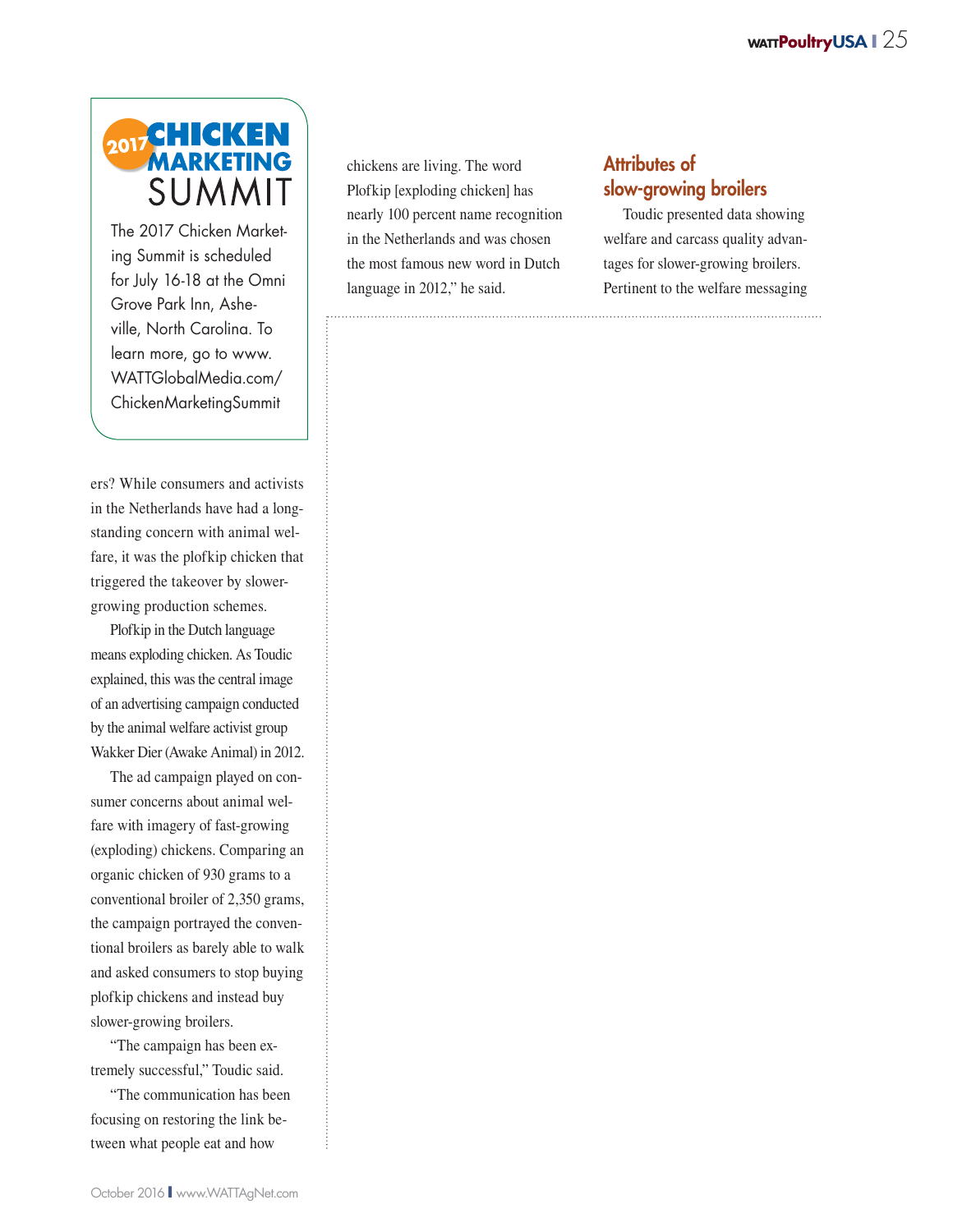## SLOW-GROWING BROILERS

| Slower growth's effect on broiler meat nutritional features<br><b>Chemical composition of breast fillet meat</b>                                                                   |                       |                                             |                                            |  |  |  |
|------------------------------------------------------------------------------------------------------------------------------------------------------------------------------------|-----------------------|---------------------------------------------|--------------------------------------------|--|--|--|
| <b>Breed</b>                                                                                                                                                                       | <b>Conventional</b>   | <b>Conventional X</b><br><b>Label Rouge</b> | <b>Label Rouge X</b><br><b>Label Rouge</b> |  |  |  |
| Age                                                                                                                                                                                | 6 weeks               | 8 weeks                                     | 12 weeks                                   |  |  |  |
| Live weight (g/lbs)                                                                                                                                                                | 2,496/5.50            | 2,650/5.84                                  | 2,877/6.34                                 |  |  |  |
| % dry matter                                                                                                                                                                       | 24.95 <sup>b</sup>    | 25.35 <sup>b</sup>                          | 26.29°                                     |  |  |  |
| % protein                                                                                                                                                                          | 23.83 <sup>b</sup>    | 24.30cb                                     | 24.66 <sup>a</sup>                         |  |  |  |
| $%$ fat                                                                                                                                                                            | 1.25 <sup>°</sup>     | 1.01 <sup>b</sup>                           | 1.18 <sub>ab</sub>                         |  |  |  |
| Fiber section $(\mu m^2)$                                                                                                                                                          | $2,168$ <sup>a1</sup> | $1,834$ <sup>ab</sup>                       | 1,719 <sup>b</sup>                         |  |  |  |
| a,b significant at $P<0.05$ ; 13,000 $\mu$ m <sup>2</sup> in 2012<br>Source: Claude Toudic, Hubbard France, 2016 Chicken Marketing Summit; Cecile Berri, et al., INRA France, 2005 |                       |                                             |                                            |  |  |  |

**The lower fiber section for progeny of Label Rouge females prevents myopathy lesions (white striping and woody breast).**

of the plofkip chicken campaign, a Dutch study evaluated chicken's walking ability and showed that slow-growing broilers have three times less trouble in walking compared to conventional chickens.

# **Slower growth's nutritional features**

He also cited potential advantages for slower broiler growth in the lower fiber section for progeny of Label Rouge females which prevents myopathy lesions (white striping and woody breast).

Additionally, progeny from the slow-growing Label Rouge breeding stock has higher fillet dry matter and higher protein content compared to